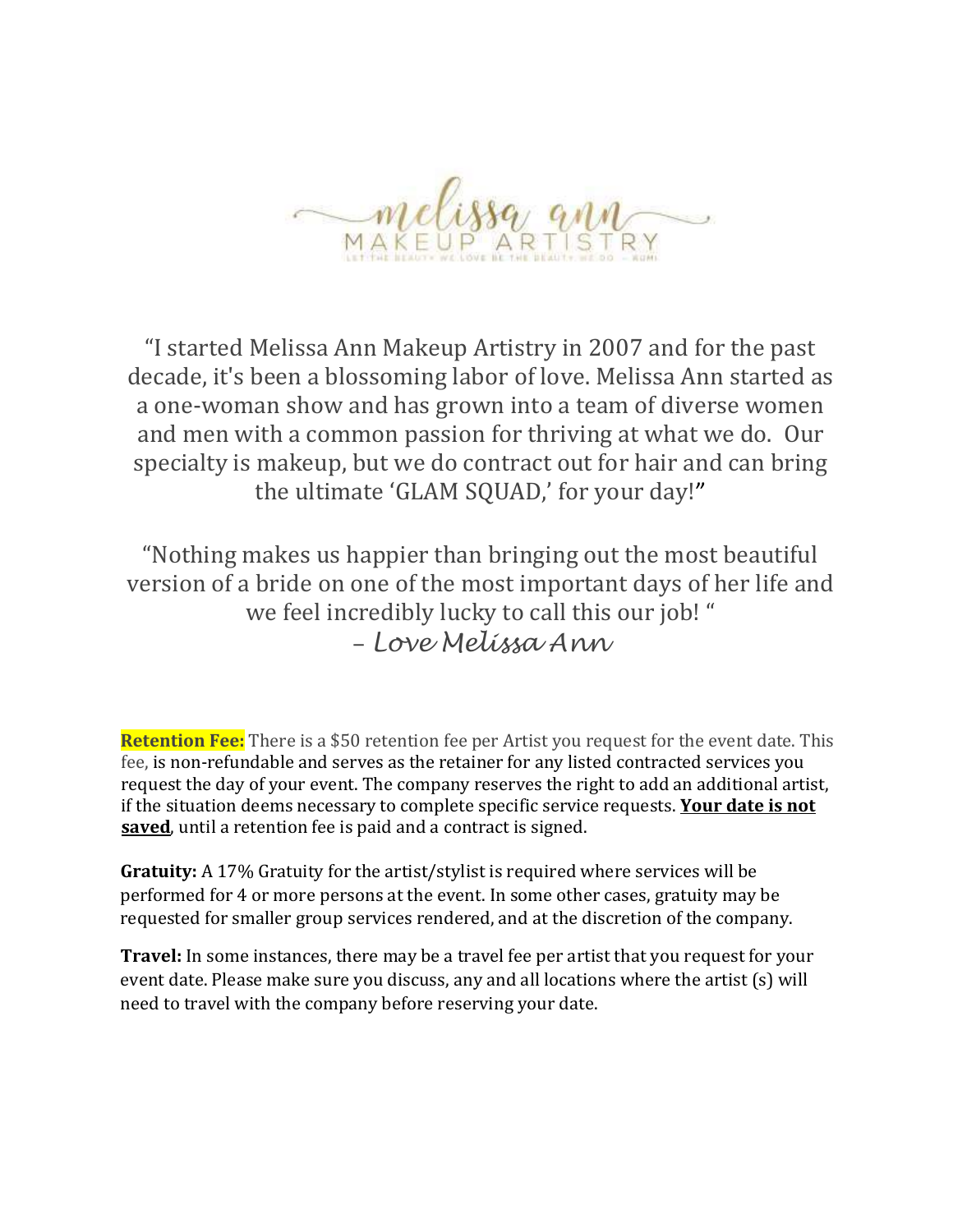## Makeup Trials

(Optional Not Required) Approximately 1 hour for services \*Client Travels to Artists location\* Your opportunity to discuss with your artist/stylist, the look you want to achieve for the day. Week Day Trials: Traditional \$75 Airbrush \$85 Weekend Trials \$100 (airbrush or traditional) Fri, Sat, or Sun \*Lashes are included, if desired

## Ala Carte BRIDAL PRICES SINGLE PACKAGES

## BRIDAL PACKAGES (5) or more

| ** Only available for single person, or for Parties of 4<br>or less**                                                                                                                                                                   |                | (Free travel within 25 miles radius of Pewaukee, WI)                                                                                                                     |               |
|-----------------------------------------------------------------------------------------------------------------------------------------------------------------------------------------------------------------------------------------|----------------|--------------------------------------------------------------------------------------------------------------------------------------------------------------------------|---------------|
| (Free travel within 25 miles radius of Pewaukee, WI)<br><b>Bride</b><br>Approximately 45mins for services<br>Airbrush<br>\$180<br>Traditional<br>\$160<br>*Lashes are included, if desired<br>bridal touch up kit included upon request |                | <b>Bride</b><br>Approximately 45mins for services<br>Airbrush<br>Traditional<br>*Lashes are included, if desired<br>Bridal Touch Up Kit Included upon request            | \$100<br>\$85 |
| <b>Bridesmaids/Other Adults</b><br>Approximately 30-40 mins per attendee/adult<br>service (Not the Bride)<br>Airbrush<br>Traditional<br>*Lashes are included, if desired                                                                | \$160<br>\$150 | <b>Bridesmaids/Other Adults</b><br>Approximately 30-40 mins per attendee/adult<br>service (Not the Bride)<br>Airbrush<br>Traditional<br>*Lashes are included, if desired | \$85<br>\$75  |
| Jr. Bridesmaids/Youth 5-10<br>Traditional<br>Lashes<br>*Lashes are only applied, with<br>Parent or guardian permission                                                                                                                  | \$100<br>\$10  | Jr. Bridesmaids/Youth 5-10<br>Traditional<br>Lashes<br>*Lashes are only applied, with<br>Parent or guardian permission                                                   | \$35<br>\$10  |
| <b>Flower Girl/Under 5</b><br>Traditional<br>*Lashes are not allowed for<br>Children under 12                                                                                                                                           | \$50           | <b>Flower Girl/Under 5</b><br>Traditional<br>*Lashes are not allowed for<br>Children under 12                                                                            | \$20          |

With at least (1) full-service listed in the Ala Carte Bridal Service, or booked with a full Bridal Party of (5) or more, a single person may have the added services to the day, who does not want to receive

> professional makeup services: *Approximately 15 mins* False Lashes \$25 \*Custom fit, with liner and mascara